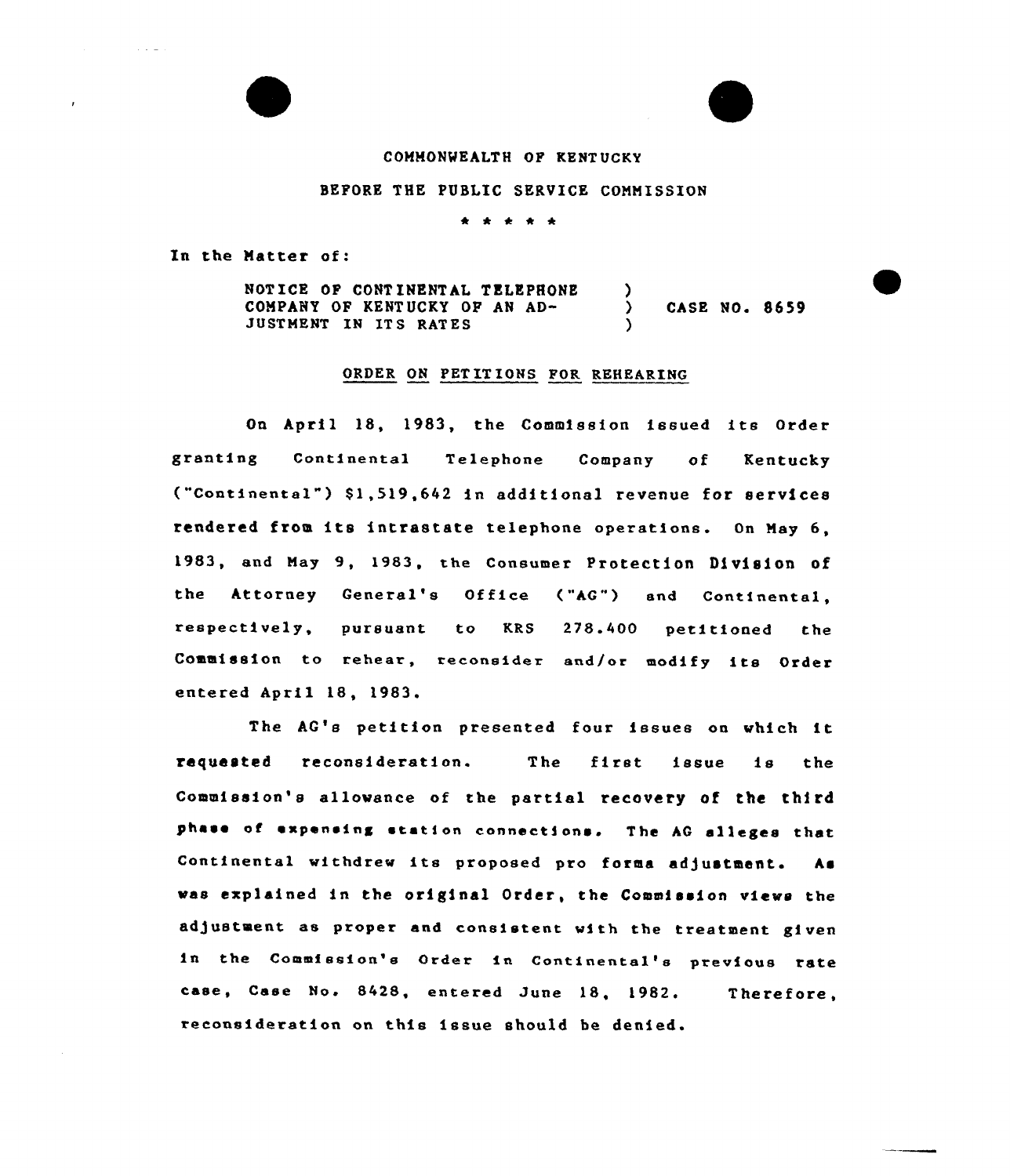The AG's second issue concerned the Commission's adjustment to toll revenue. The AG alleges that the Commission erred in adopting Continental's year-end historical settlement figure instead of annualizing a few months of more current data as was done in Continental's last rate case, Case No. 8428. Both the Order in this case and the Order in Case No. 8428 discussed the reasons for the use of the particular methodology and no persuasive arguments have been presented to alter these decisions. Therefore, reconsideration on this issue should be denied.

The third issue raised by the AG involved the admission of evidence concerning the Popenoe Plan and the Subscriber Plant Factor changes submitted subsequent to the cross-examination of Continental's witness. Adjustments for both of these changes were known and measurable, and moreover, were mandated by the Federal Communications Commission. Therefore, reconsideration on this issue should be denied.

The final issue raised by the AG concerned the Commission's treatment of Continental's transactions with affiliated companies. The AG stated in its brief that an adjustment should be made, but failed to identify the need for nor the amount of any specific adjustment. The AG has presented no new evidence in its petition for reconsideration, and therefore rehearing on this issue should be denied.

 $-2-$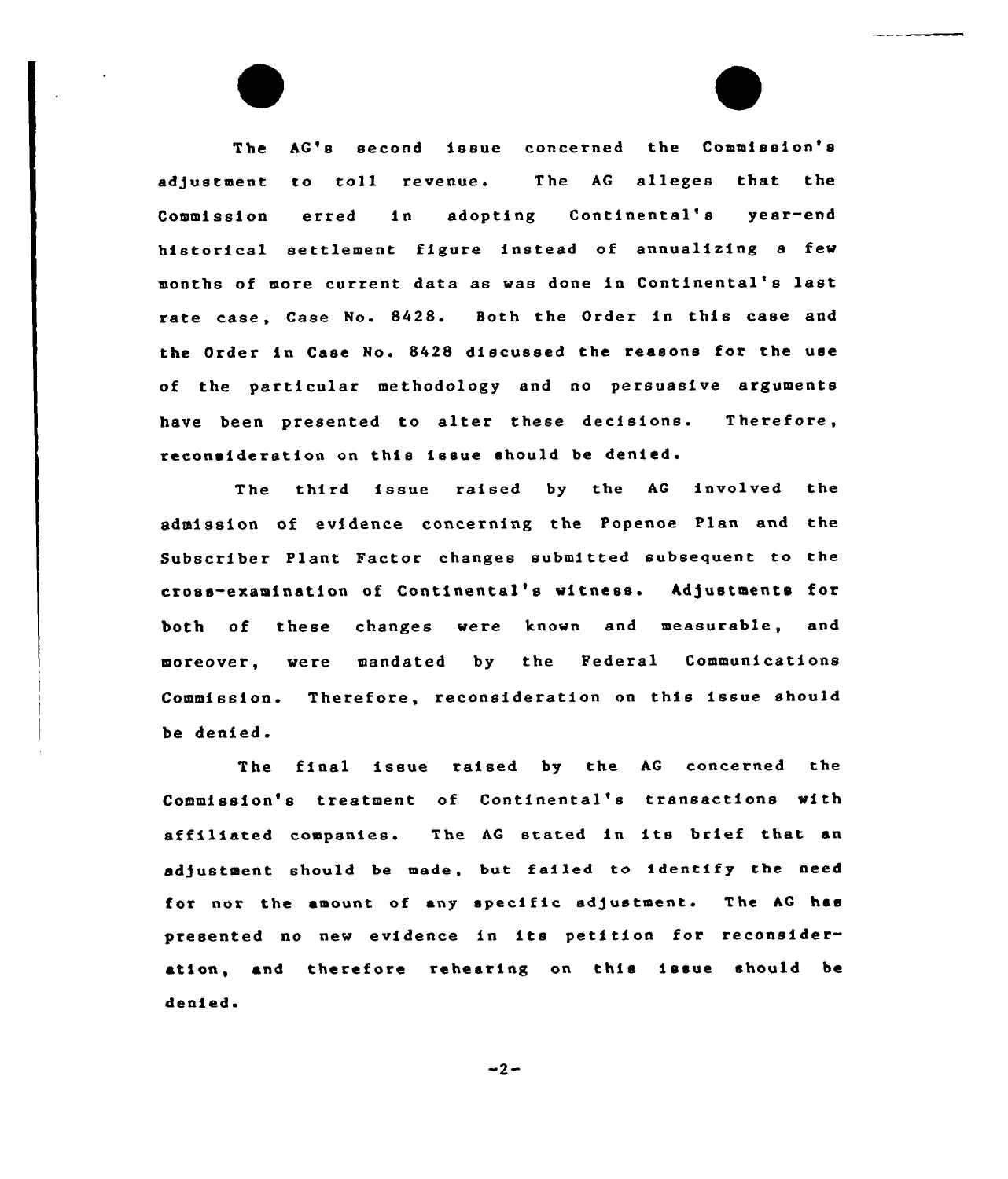The first issue raised by Continental in its petition concerned the Commission's adjustment for the tax and interest synchronization for the imputed debt component of Job Development Investment Tax Credits. Because this issue is pending in the Court of Appeals in Continental's appeal of a previous rate case and there was no new evidence presented in this case, reconsideration on this issue should be denied.

The second issue raised by Continental concerned an alleged "short-fall" of \$27,162 in revenue from Basic Exchange Service, presumably resulting from an error in the calculation of additional revenue from employee service. The Commission mill grant Continental's petition tor reconsideration on this issue, subject to the filing of certain additional information.

The third issue raised by Continental concerned an alleged "short-fall" of \$3,906 in revenue from Miscellaneous Service Arrangements and Auxiliary Equipment, presumably resulting from an error in calculating premium telephone set rates. The Commission will grant Continental's petition for reconsideration on this issue, subject to the filing of certain additional information.

The fourth issue raised by Continental concerned an alleged error in the preecribed rate for residence speed-calling service. The Commission will grant Continental's petition for reconsideration on this issue, subject to the filing of certain additional information.

 $-3-$